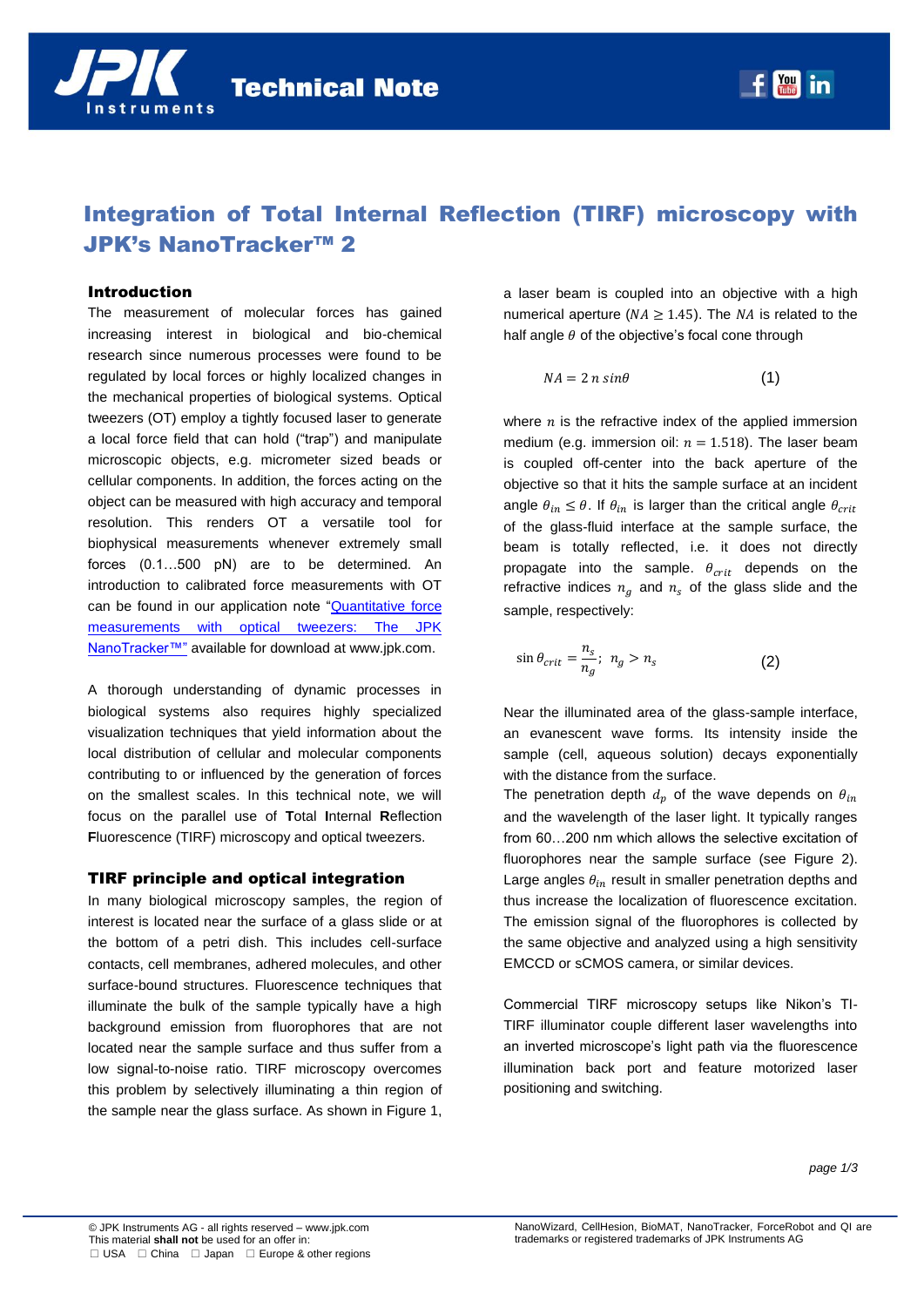



<span id="page-1-0"></span>*Figure 1 Light path of TIRF illumination. A laser is coupled off-center into the back aperture of a high NA objective and hits the interface between the glass and the sample at a large incident angle*  $\theta$ *. If*  $\theta$  *is larger than the critical angle*  $\theta_{crit}$  *of the system, the light is totally reflected.* 



*Figure 2 TIRF principle. In the region of the glass-sample interface where total light reflection occurs, an evanescent wave forms. It only penetrates the sample to a depth of max. 200nm and thus allows highly selective illumination. Only fluorophores close to the surface are excited, resulting in a particularly high signal-to-noise ratio.*

The unique design of JPK's NanoTracker™ optical tweezers setup natively supports the parallel usage of optical traps and the fluorescence port of the microscope [\(Figure 3\)](#page-1-1). Thus, both techniques can be conveniently combined to visualize the dynamics of fluorescently labeled, surface-bound samples at high signal to noise ratios while simultaneously exerting and measuring welldefined forces.



#### <span id="page-1-1"></span>*Figure 3 Optical light path*

*The trapping laser (red) is coupled into the light path via a dichroic mirror (1) that is located between the fluorescence filter turret and the objective. It is focused by the trapping objective (2), passes the sample (3) and the detection objective (4) before it is coupled out to the detection unit (5). The excitation light (green) is passed through a fiber (6) and enters the microscope through the fluorescence port (7). The port is located at the back of the microscope and is depicted on the side here only for clarity reasons. A filter cube (8) with a dichroic mirror couples the laser light into the main optical path so that it reaches the sample where it is reflected. The emission light from the sample is collected by the trapping objective, where it passes the emission filter of the cube and the two dichroic mirrors (1, 8) before it is detected by an (EM)CCD camera (9).*

#### Force measurements

In their 2015 publication, Lansky et al. describe a combination of the NanoTracker™ system with TIRF illumination they used to investigate the force generation of microtubule cross-linking proteins[1]. A silica particle was attached to a microtubule and used as a force sensor. A second, surface-immobilized microtubule was connected via the cross-linker molecule of interest (see Figure 4). Precise sample stage movements built up mechanical stress on the cross-linker connection. The resulting force was measured and related to the local

*page 2/3*